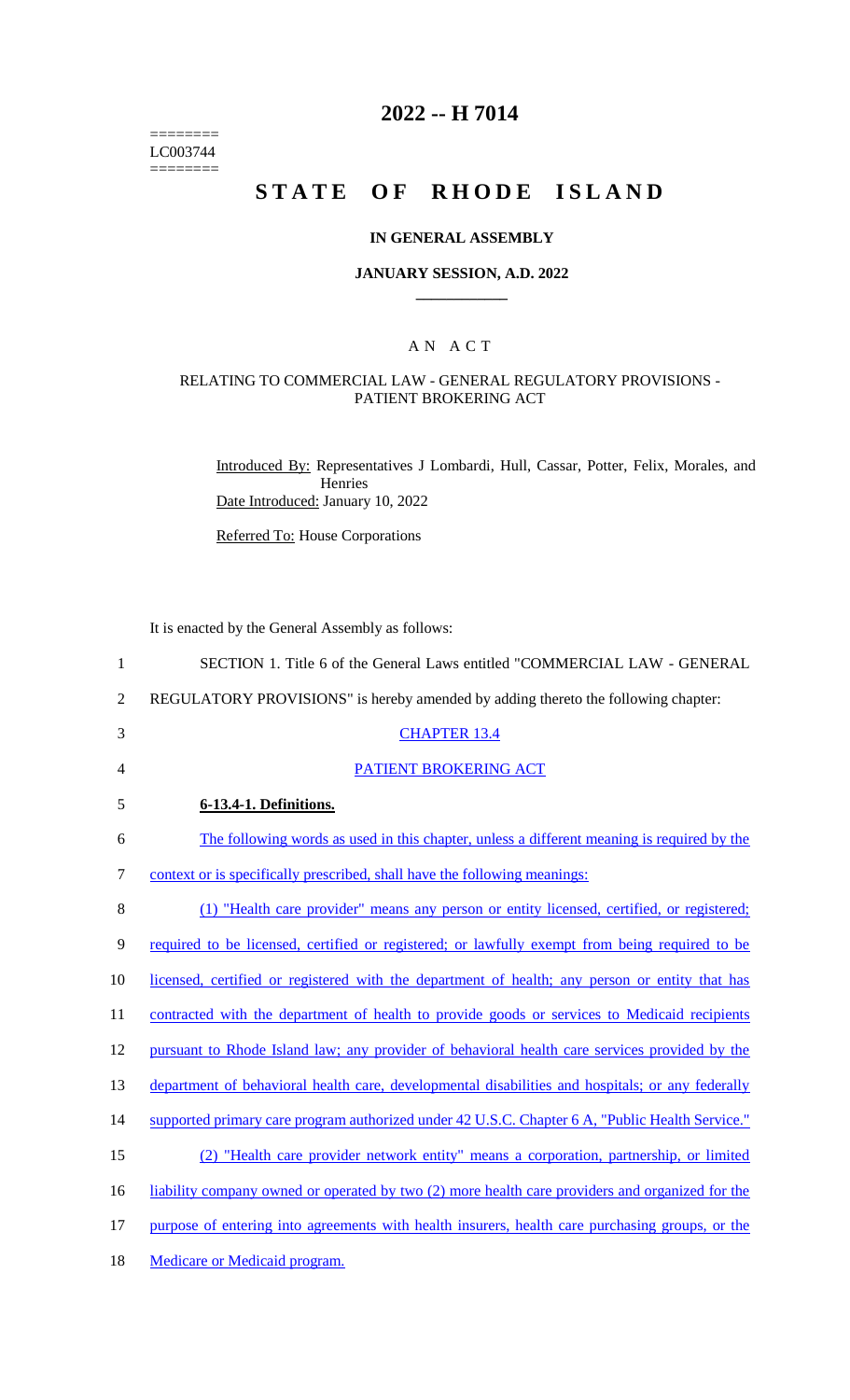(3) "Health insurer" means any insurance company authorized to transact health insurance 2 in the state, any insurance company authorized to transact health insurance or casualty insurance in 3 the state that is offering a minimum premium plan or stop-loss coverage for any person or entity providing health care benefits, any self-insurance plan as defined in title 27, any health maintenance organization, any prepaid health clinic, any prepaid limited health service organization, any multiple-employer welfare arrangement authorized to transact business in the state pursuant to title 7 27, or any fraternal benefit society lawfully providing health benefits to its members. **6-13.4-2. Patient brokering prohibited.** It is an unfair sales practice for any person, including any health care provider or health 10 care facility, to: (1) Offer or pay a commission, benefit, bonus, rebate, kickback, or bribe, directly or indirectly, in cash or in kind, or engage in any split-fee arrangement, in any form whatsoever, to 13 induce the referral of a patient or patronage to or from a health care provider or health care facility; (2) Solicit or receive a commission, benefit, bonus, rebate, kickback, or bribe, directly or indirectly, in cash or in kind, or engage in any split-fee arrangement, in any form whatsoever, in 16 return for referring a patient or patronage to or from a health care provider or health care facility; (3) Solicit or receive a commission, benefit, bonus, rebate, kickback, or bribe, directly or 18 indirectly, in cash or in kind, or engage in any split-fee arrangement, in any form whatsoever, in 19 return for the acceptance or acknowledgement of treatment from a health care provider or health 20 care facility; or (4) Aid, abet, advise, or otherwise participate in the conduct prohibited under this section. **6-13.4-3. Exceptions.** This section shall not apply to: 24 (1) Any discount, payment, waiver of payment, or payment practice not prohibited by 42 U.S.C. § 1320a-7b(b) or regulations promulgated thereunder. (2) Any payment, compensation, or financial arrangement within a group practice, provided such payment, compensation, or arrangement is not to or from persons who are not members of the group practice. (3) Payments to a health care provider or health care facility for professional consultation services. (4) Commissions, fees, or other remuneration lawfully paid to insurance agents as provided under title 27. (5) Payments by a health insurer who reimburses, provides, offers to provide, or 34 administers health, mental health, or substance abuse goods or services under a health benefit plan.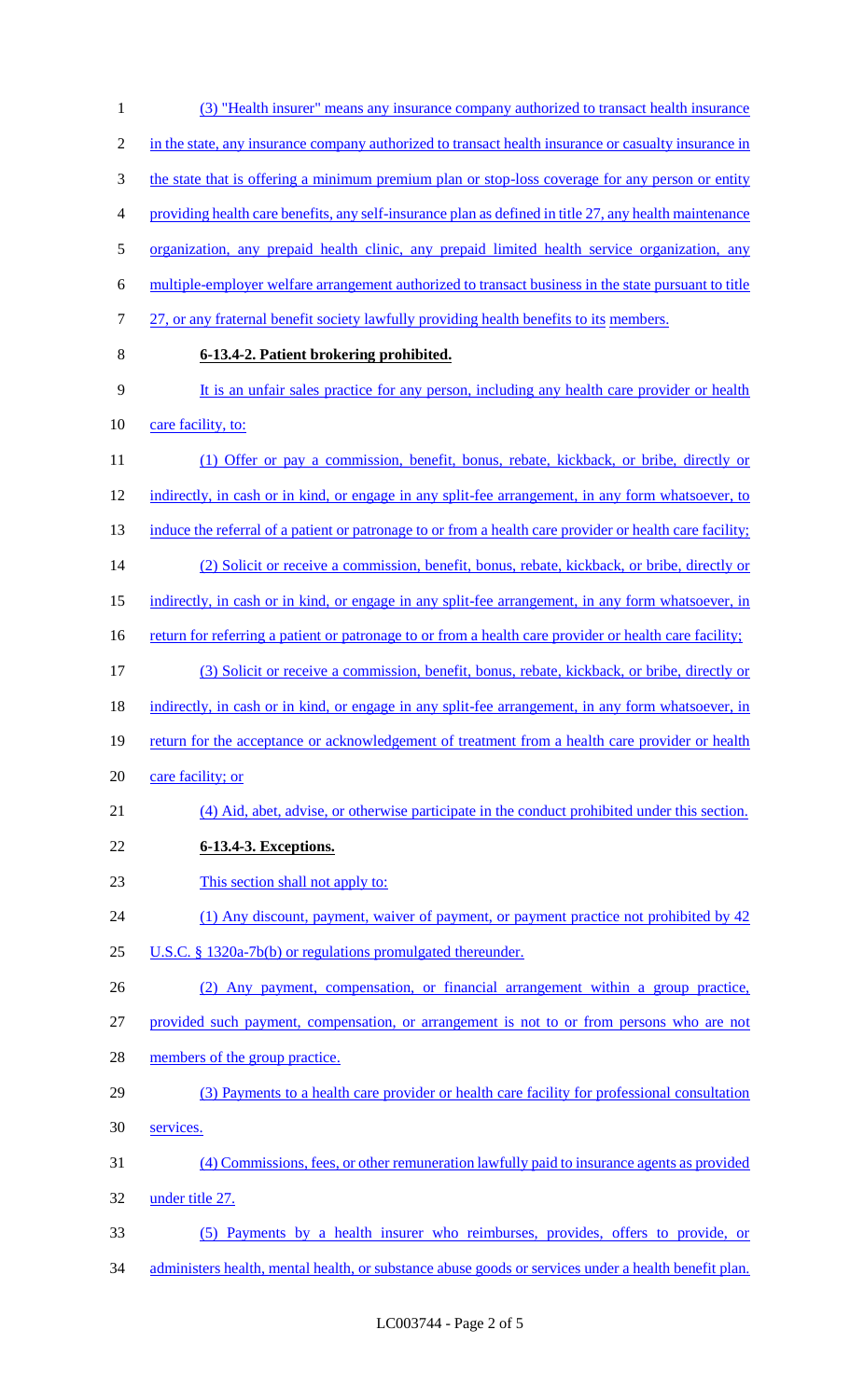(6) Payments to or by a health care provider or health care facility, or a health care provider network entity, that has contracted with a health insurer, a health care purchasing group, or the Medicare or Medicaid program to provide health, metal health, or substance abuse goods or services under a health benefit plan when such payments are for goods or services under the plan. However, nothing in this section affects whether a health care provider network entity is an insurer required to be licensed under Rhode Island law. (7) Insurance advertising gifts lawfully permitted under title 27. (8) When applicable, commissions or fees paid to a nurse registry licensed pursuant to the department of health for referring persons providing health care services to clients of the nurse registry. (9) Payments by a health care provider or health care facility to a health, mental health, or substance abuse information service that provides information upon request and without charge to consumers about providers of health care goods or services to enable consumers to select 14 appropriate providers or facilities, provided that such information service: (i) Does not attempt through its standard questions for solicitation of consumer criteria or 16 through any other means to steer or lead a consumer to select or consider selection of a particular 17 health care provider or health care facility; (ii) Does not provide or represent itself as providing diagnostic or counseling services or assessments of illness or injury and does not make any promises of cure or guarantees of treatment; (iii) Does not provide or arrange for transportation of a consumer to or from the location 21 of a health care provider or health care facility; and (iv) Charges and collects fees from a health care provider or health care facility participating in its services that are set in advance, are consistent with the fair market value for 24 those information services, and are not based on the potential value of a patient or patients to a health care provider or health care facility or of the goods or services provided by the health care 26 provider or health care facility. (10) An individual employed by the assisted living facility, or with whom the facility contracts to provide marketing services for the facility, if the individual clearly indicates that they work with or for the facility. (11) Payments by an assisted living facility to a referral service that provides information, consultation, or referrals to consumers to assist them in finding appropriate care or housing options for seniors or disabled adults if the referred consumers are not Medicaid recipients. (12) A resident of an assisted living facility who refers a friend, family members, or other individuals with whom the resident has a personal relationship to the assisted living facility, in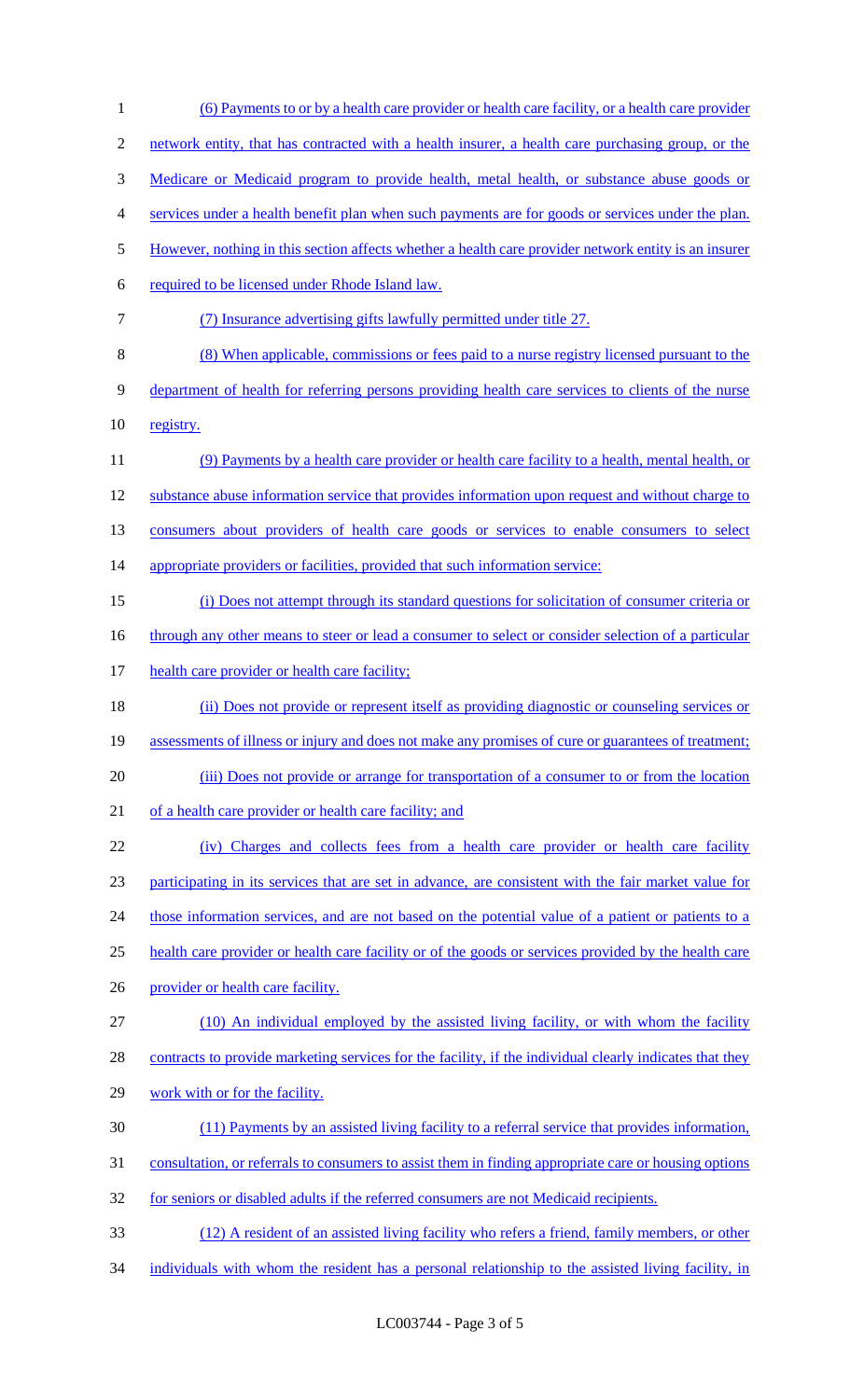which case the assisted living facility may provide a monetary reward to the resident for making

such referral.

- **6-13.4-4. Penalties - Enforcement.**
- (a) Any person, including an officer, partner, agent, attorney or other representative of a
- firm, joint venture, partnership, business trust, syndicate, corporation, or other business entity, who
- violates any provision of this chapter commits a felony and shall, in addition to any criminal
- sentence imposed, be ordered to pay a fine of fifty thousand dollars (\$50,000) for a violation
- involving fewer than ten (10) patients; one hundred thousand dollars (\$100,000) for a violation
- involving between ten (10) and twenty (20) patients; and five hundred thousand dollars (\$500,000)
- for any violation where the prohibited conduct involves twenty (20) or more patients.
- 11 (b) Notwithstanding the existence or pursuit of any other remedy, the Rhode Island attorney
- 12 general may maintain an action for injunctive or other process to enforce the provisions of this
- 13 chapter.
- 14 (c) The party bringing an action under this chapter may recover reasonable expenses in
- obtaining injunctive relief, including, but not limited to, investigative costs, court costs, reasonable
- 16 attorneys' fees, witness costs, and deposition expenses.
- (d) The provisions of this chapter are in addition to any other civil, administrative, or
- criminal actions provided by law and may be imposed against both corporate and individual
- defendants.
- SECTION 2. This act shall take effect upon passage.

======== LC003744 ========